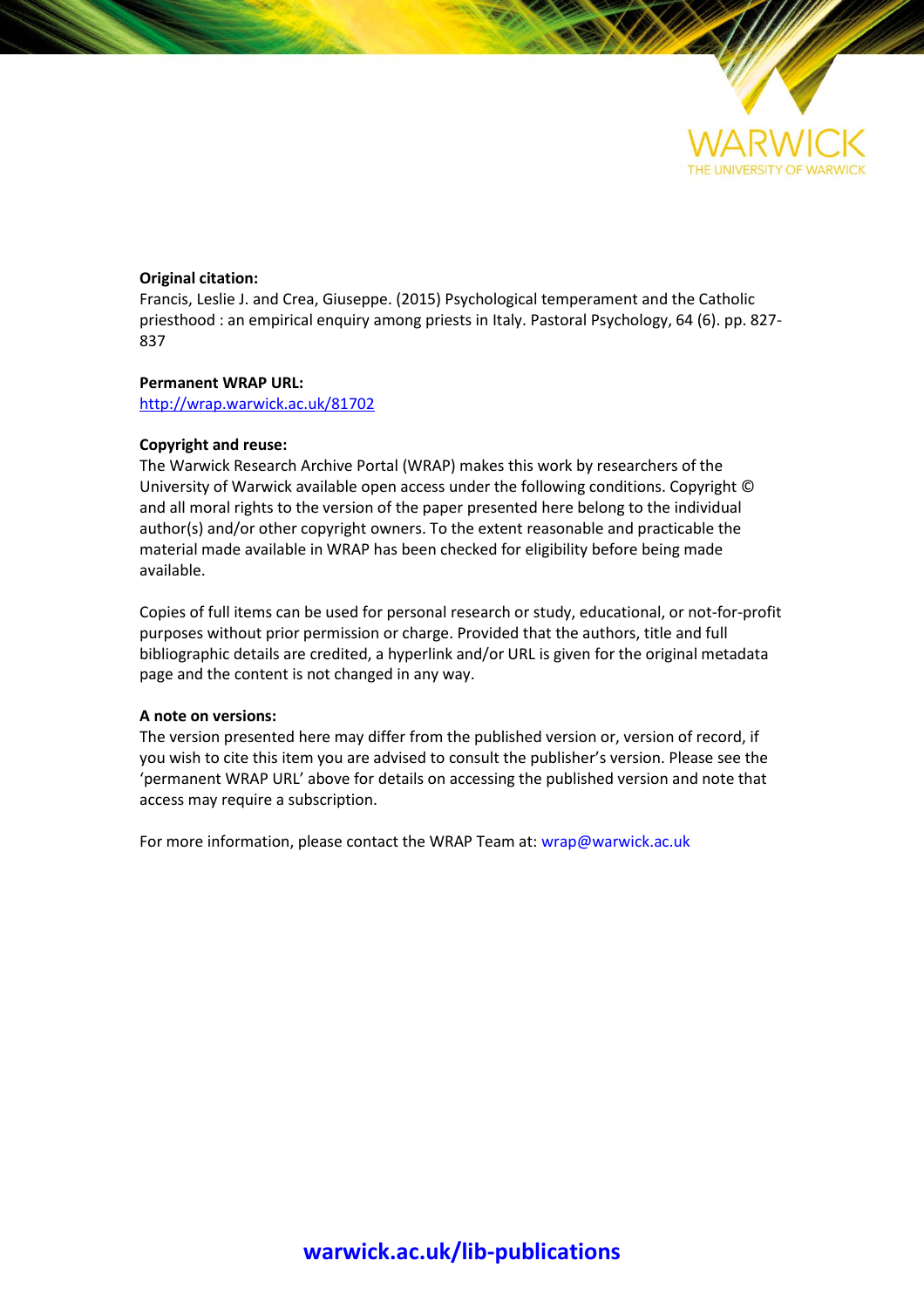Psychological temperament and the Catholic priesthood: An empirical enquiry among priests in Italy

Leslie J Francis\*

University of Warwick, UK

Giuseppe Crea

Salesian Pontifical University, Rome, Italy

Author note: \*Corresponding author: Leslie J Francis Warwick Religions & Education Research Unit Centre for Education Studies The University of Warwick Coventry CV4 7AL United Kingdom Tel: +44 (0)24 7652 2539 Fax: +44 (0)24 7657 2638 Email: [leslie.francis@warwick.ac.uk](mailto:leslie.francis@warwick.ac.uk)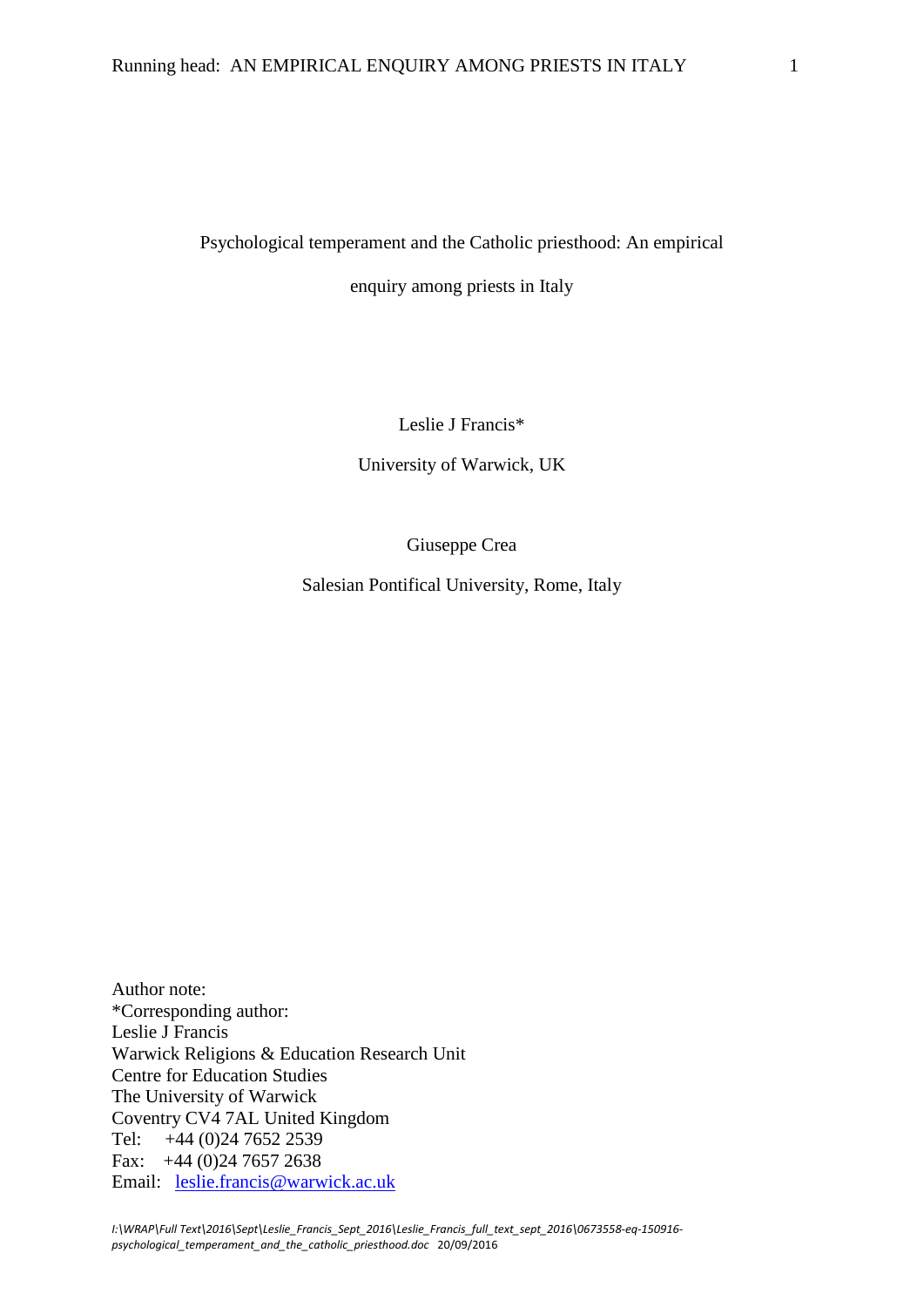### **Abstract**

This study draws on psychological type theory that has its origins in the work of Jung (1971) and psychological temperament theory as proposed by Keirsey and Bates (1978) to explore the psychological preferences and profile of Catholic priests serving in Italy. Data provided by 155 priests demonstrated an overwhelming preference for sensing and judging (SJ at 76%), followed by intuition and feeling (NF at 12%), intuition and thinking (NT at 8%), and sensing and perceiving (SP at 5%). In their study of styles of religious leadership, Oswald and Kroeger (1988) characterise the SJ preference as 'the conserving serving pastor'. The implications of these findings are discussed for leadership strengths and weaknesses in the Catholic Church.

*Keywords*: psychology, religion, clergy, psychological type, Catholic, Italy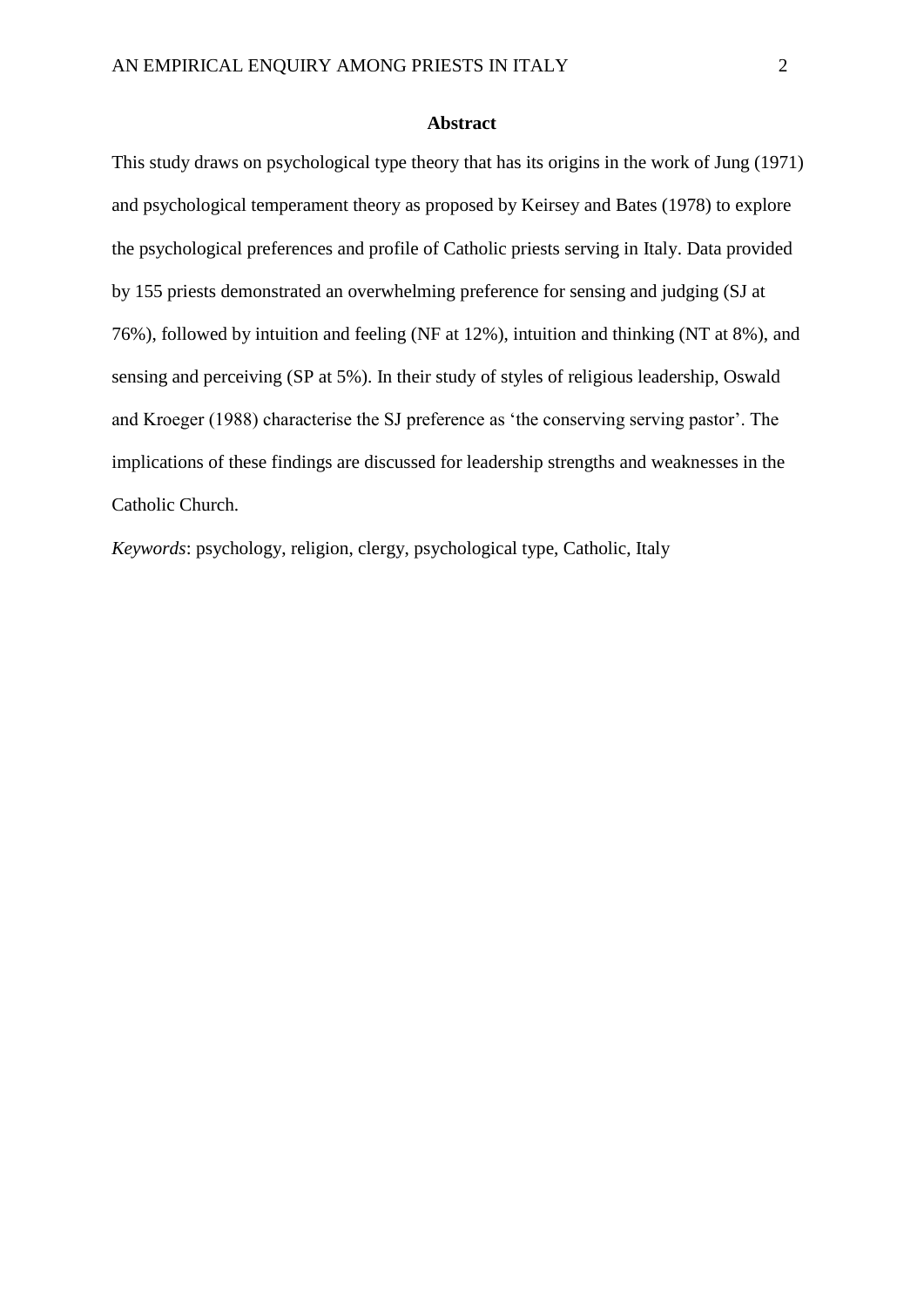#### **Introduction**

## **Psychological profiling of clergy**

There has been a long-established interest both within the psychology of religion and pastoral sciences concerned with exploring the psychological profile of religious leaders, employing qualitative and quantitative techniques (Dittes, 1971; Francis & Jones, 1996). In this context, the quantitative approach has drawn on many of the established models, including: The Minnesota Multiphasic Personality Inventory (Hathaway & McKinley, 1967), employed, for example, by Cardwell (1967), Malony and Majovski (1986) and Stone (1989); The Cattell Sixteen Factor model (Cattell, Eber, & Tatsuoka, 1970) employed, for example, by Musson (1998, 2001) and Francis and Musson (1999); The Eysenck Three Dimensional model (Eysenck & Eysenck, 1975) employed, for example, by Towler and Coxon (1979), Francis (1991), and Louden and Francis (1999); The Big Five Factor model (Costa & McCrae, 1985) employed, for example, by Rodgerson and Piedmont (1998), Galea (2010), and Joseph, Luyten, Corvelyn, and de Witte (2011); and the Psychological Type model as operationalised by a range of instruments including the Myers-Briggs Type Indicator (Myers & McCaulley, 1985), the Keirsey Temperament Sorter (Keirsey & Bates, 1978) and the Francis Psychological Type Sorter (Francis, 2005), employed, for example, by Cabral (1984), Harbaugh (1984) and Holsworth (1984). Each of these models of personality brings its own strengths and limitations, and it is often difficult to harmonise findings across different models. It is for this reason that there is considerable value in co-ordinating studies employing the same model of personality across different groups of clergy in order to allow the findings to be compared and a more comprehensive and inclusive psychological profile of clergy to be constructed. In recent years profiles of Catholic priests have been generated in terms of psychological type theory in the United Kingdom (Craig, Duncan, & Francis, 2006), the United States of America (Burns, Francis, Village, & Robbins, 2013) and Australia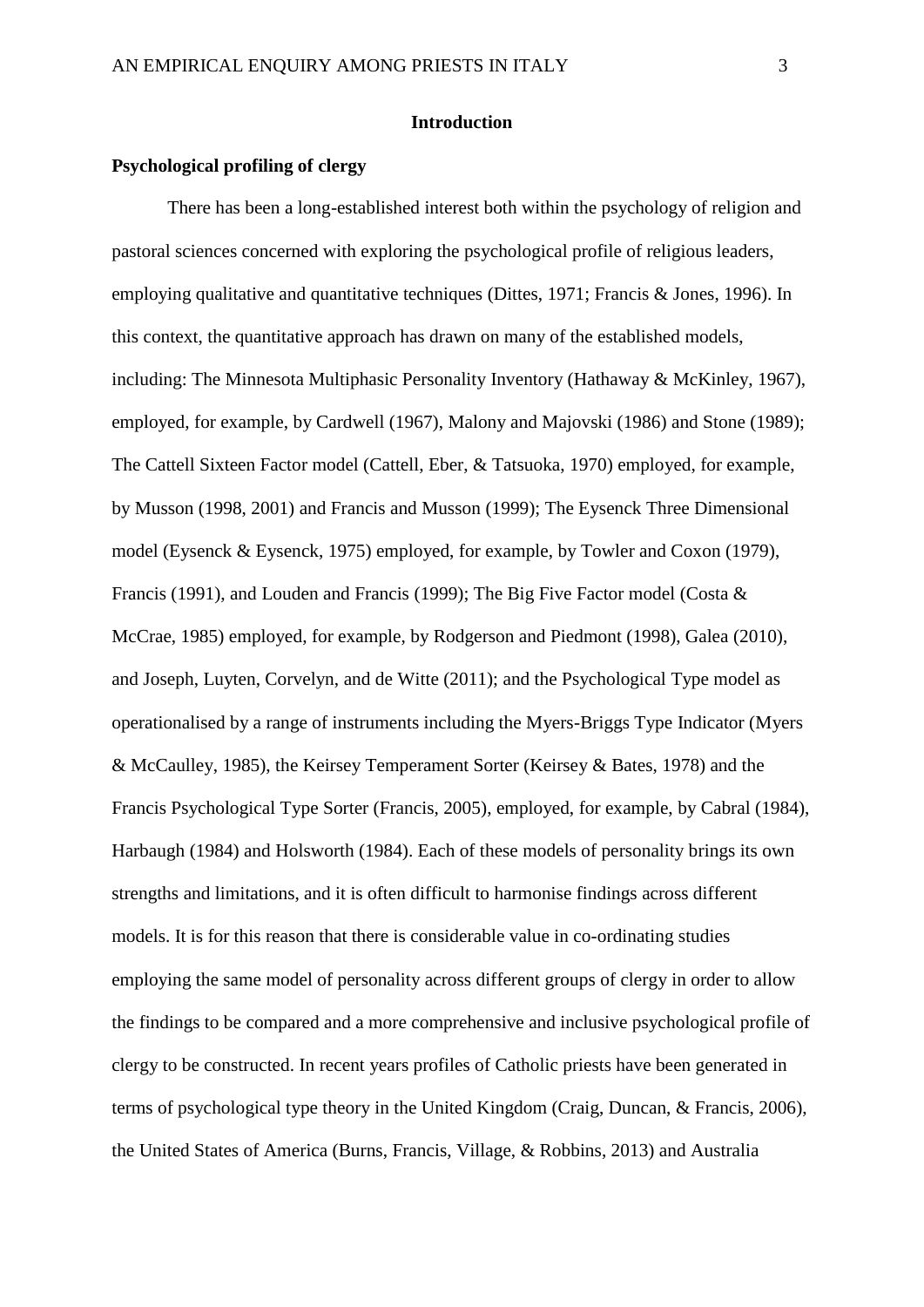(Francis, Powell, & Robbins, 2010). The present study extends this pattern of research among Catholic priests in Italy.

## **Psychological type**

The basic building blocks of psychological type theory have their roots in the pioneering work of Jung (1971) as expanded and developed by the theory underpinning the Myers-Briggs Type Indicator (Myers & McCaulley, 1985). These basic building blocks distinguish between two orientations (extraversion and introversion), two perceiving functions (sensing and intuition), two judging functions (thinking and feeling), and two attitudes toward the outer world (judging and perceiving).

The two orientations are concerned with where energy is drawn from; energy can be gathered either from the outside world or from the inner world. Extraverts (E) are orientated toward the outside world; they are energised by the events and people around them. They enjoy communicating and thrive in stimulating and exciting environments. They prefer to act in a situation rather than to reflect on it. They may vocalise a problem or an idea, rather than think it through privately. They may be bored and frustrated by silence and solitude. They tend to focus their attention on what is happening outside themselves and may be influenced by the opinions of other people. They are usually open individuals, easy to get to know, and enjoy having many friends. In contrast, introverts (I) are orientated toward their inner world; they are energised by their inner ideas and concepts. They may feel drained by events and people around them. They prefer to reflect on a situation rather than to act in it. They enjoy solitude, silence, and contemplation, as they tend to focus their attention on what is happening in their inner life. They may appear reserved and detached as they are difficult to get to know, and they may prefer to have a small circle of intimate friends rather than many acquaintances.

The perceiving functions are concerned with the way in which people receive and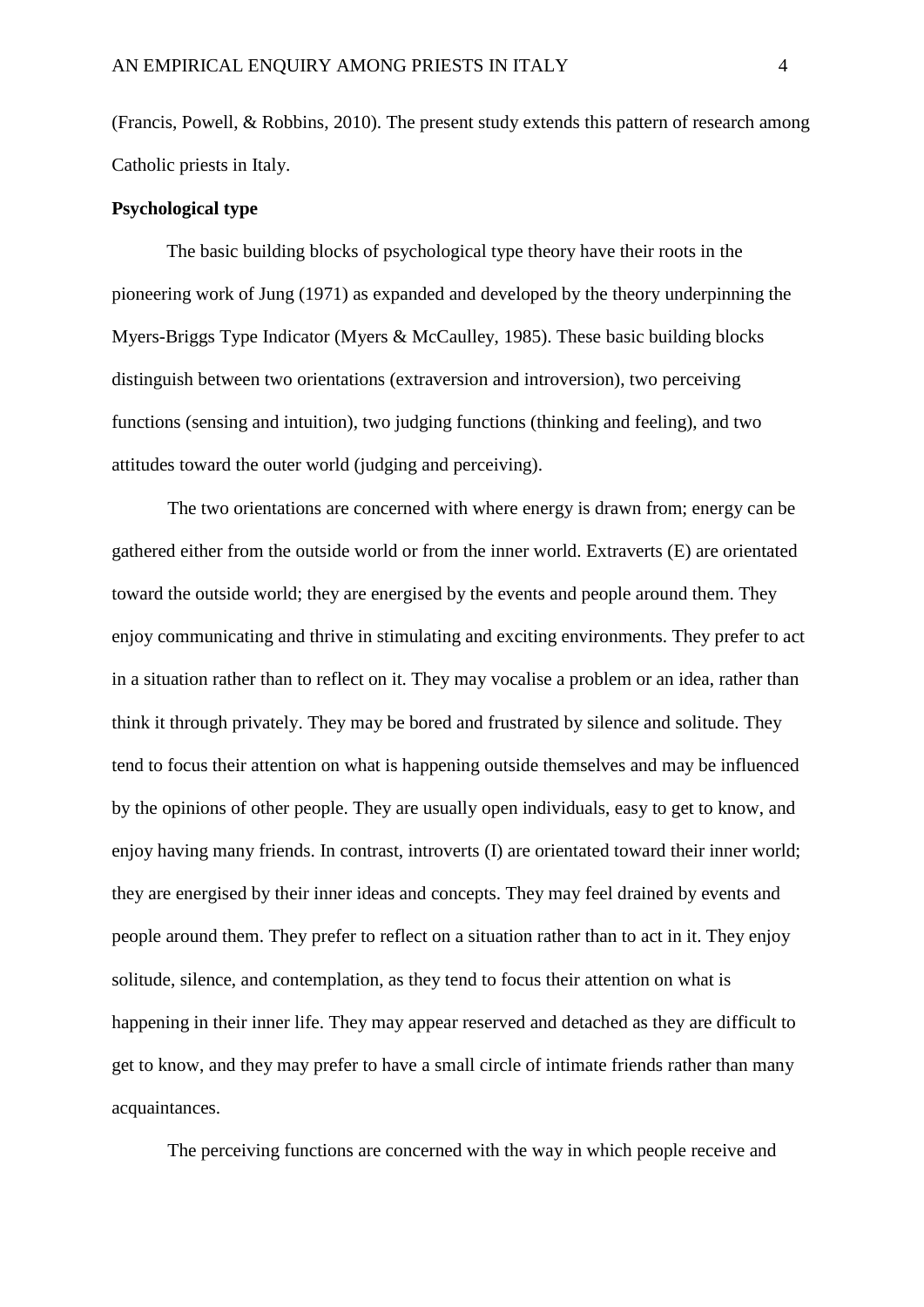process information; this can be done through use of the senses or through use of intuition. Sensing types (S) focus on the realities of a situation as perceived by the senses. They tend to focus on specific details, rather than the overall picture. They are concerned with the actual, the real, and the practical and tend to be down-to-earth and matter-of-fact. They may feel that particular details are more significant than general patterns. They are frequently fond of the traditional and conventional. They may be conservative and tend to prefer what is known and well-established. In contrast, intuitive types (N) focus on the possibilities of a situation, perceiving meanings and relationships. They may feel that perception by the senses is not as valuable as information gained from the unconscious mind; indirect associations and concepts impact their perceptions. They focus on the overall picture, rather than specific facts and data. They follow their inspirations enthusiastically, but not always realistically. They can appear to be up in the air and may be seen as idealistic dreamers. They often aspire to bring innovative change to established conventions.

The judging functions are concerned with the way in which people make decisions and judgements; this can be done through use of objective impersonal logic or subjective interpersonal values. Thinking types (T) make judgements based on objective, impersonal logic. They value integrity and justice. They are known for their truthfulness and for their desire for fairness. They consider conforming to principles to be of more importance than cultivating harmony. They are often good at making difficult decisions as they are able to analyse problems in order to reach an unbiased and reasonable solution. They are frequently referred to as 'tough-minded'. They may consider it to be more important to be honest and correct than to be tactful, when working with others. In contrast, feeling types (F) make judgements based on subjective, personal values. They value compassion and mercy. They are known for their tactfulness and for their desire for peace. They are more concerned to promote harmony, than to adhere to abstract principles. They may be thought of as 'people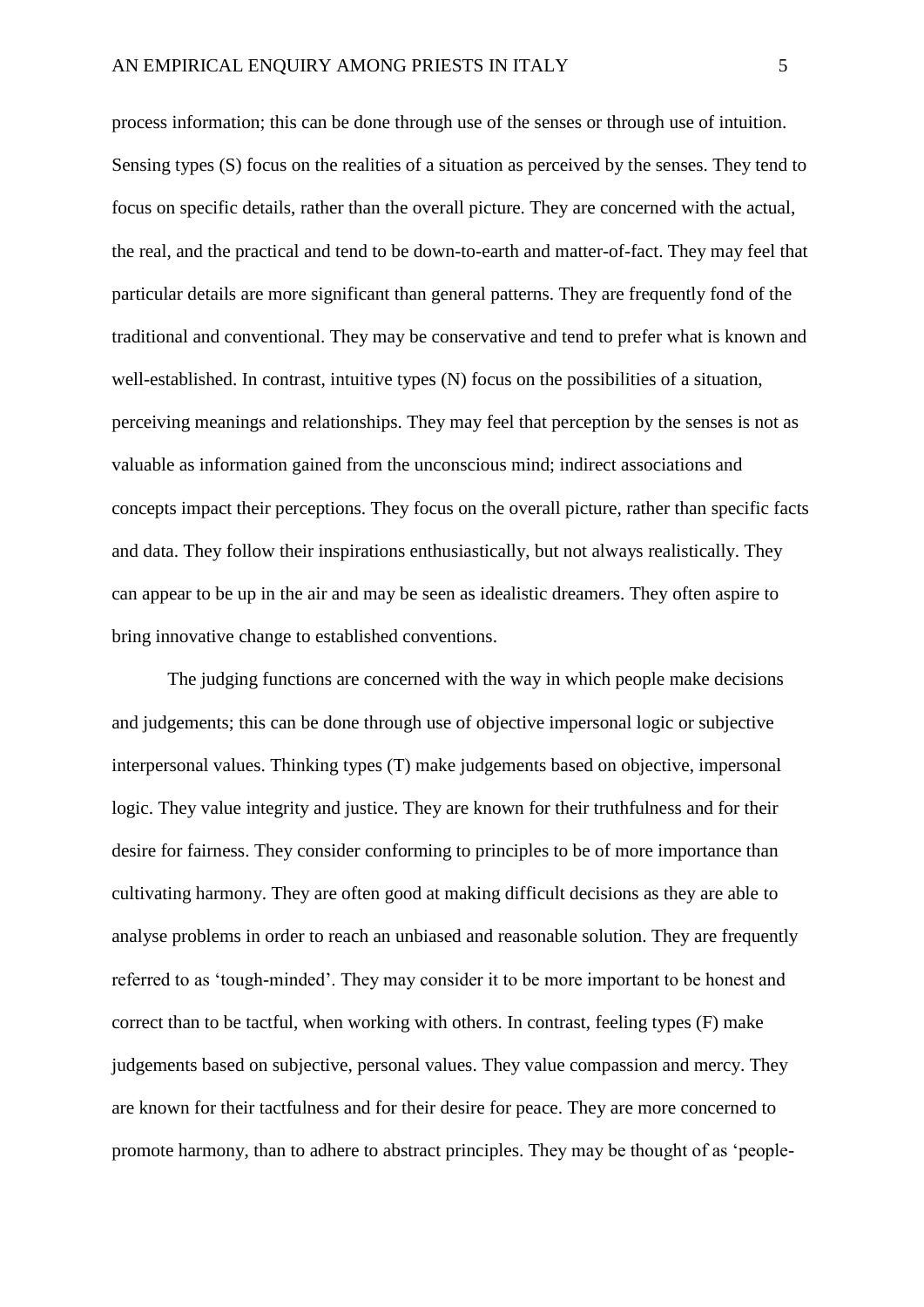persons', as they are able to take into account other people's feelings and values in decisionmaking and problem-solving, ensuring they reach a solution that satisfies everyone. They are often thought of as 'warm-hearted'. They may find it difficult to criticise others, even when it is necessary. They find it easy to empathise with other people and tend to be trusting and encouraging of others.

The attitudes towards the outside world are concerning with the way in which people respond to the world around them, either by imposing structure and order on that world or by remaining open and adaptable to the world around them. Judging types (J) have a planned, orderly approach to life. They enjoy routine and established patterns. They prefer to follow schedules in order to reach an established goal and may make use of lists, timetables, or diaries. They tend to be punctual, organised, and tidy. They may find it difficult to deal with unexpected disruptions of their plans. Likewise, they are inclined to be resistant to changes to established methods. They prefer to make decisions quickly and to stick to their conclusions once made. In contrast, perceiving types (P) have a flexible, open-ended approach to life. They enjoy change and spontaneity. They prefer to leave projects open in order to adapt and improve them. They may find plans and schedules restrictive and tend to be easygoing about issues such as punctuality, deadlines, and tidiness. Indeed, they may consider last minute pressure to be a necessary motivation in order to complete projects. They are often good at dealing with the unexpected. Indeed, they may welcome change and variety as routine bores them. Their behaviour may often seem impulsive and unplanned.

Psychological type data can be reported and interpreted in a number of different ways, drawing on the four dichotomous type preferences (the two orientations, the two perceiving functions, the two judging functions, and the two attitudes), on the 16 complete types (like ISTJ or ENFP), on the four dominant types (dominant sensing, dominant intuition, dominant feeling, or dominant thinking) or on the eight dominant and auxiliary pairs (like dominant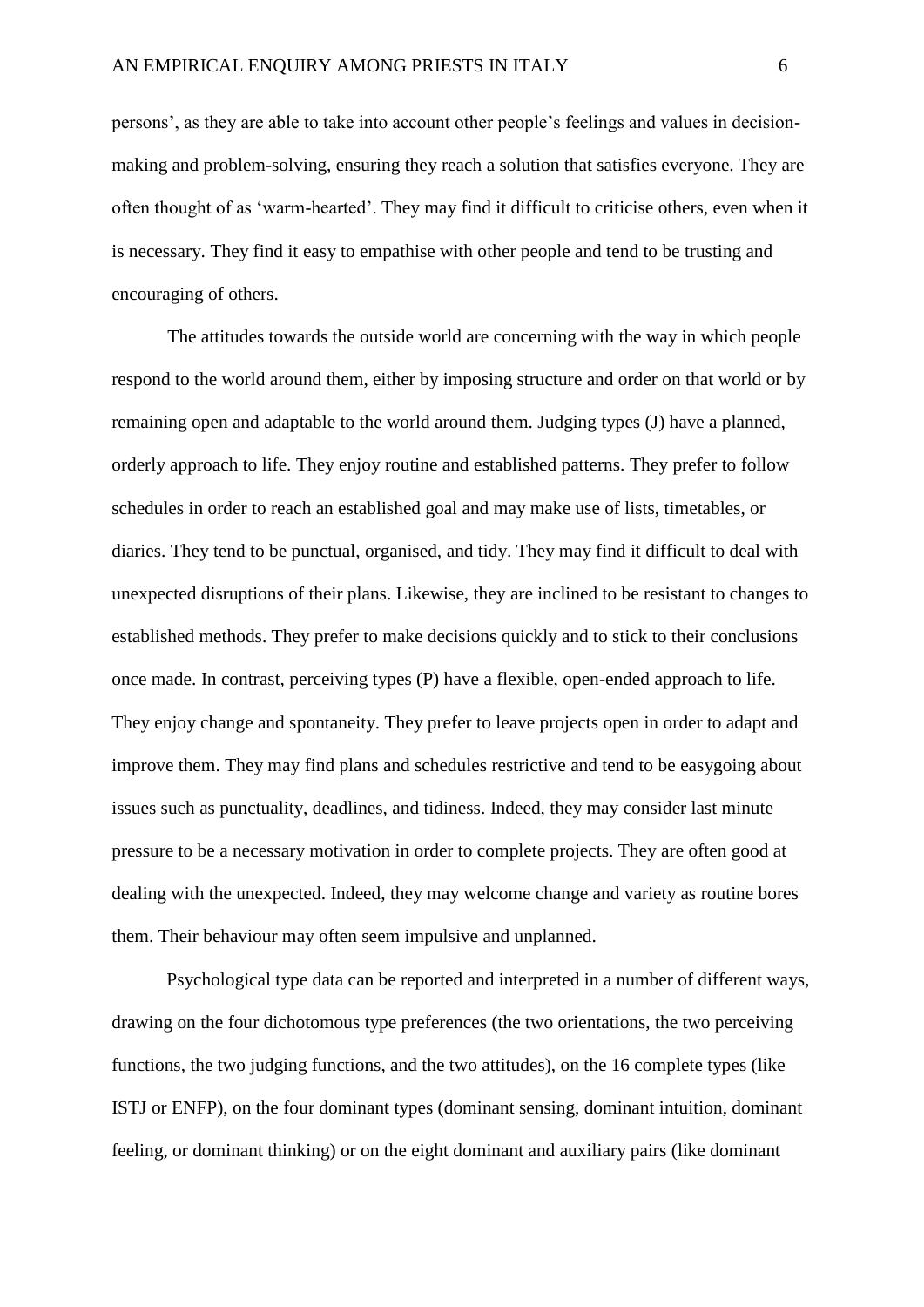thinking with auxiliary intuition, or dominant intuition with auxiliary thinking). Recent studies that illustrate the application of psychological type theory among church leaders include research among Anglican clergy serving in Wales (Francis, Payne, & Jones, 2001; Francis, Littler, & Robbins, 2010). Anglican clergy serving in England (Francis, Craig, Whinney, Tilley, & Slater, 2007; Francis, Robbins, Duncan, & Whinney, 2010), Methodist circuit ministers in Britain (Burton, Francis, & Robbins, 2010), and Newfrontiers lead elders (Francis, Gubb, & Robbins, 2009).

## **Psychological temperament**

Drawing on psychological type theory, Keirsey and Bates (1978) proposed an interpretive framework distinguishing between four temperaments characterised as SJ, SP, NT and NF. In the language shaped by Keirsey and Bates (1978) the Epimethean Temperament characterises the SJ profile, people who long to be dutiful and exist primarily to be useful to the social units to which they belong. The Dionysian Temperament characterises the SP profile, people who want to be engaged, involved, and doing something new. The Promethean Temperament characterises the NT profile, people who want to understand, explain, shape and predict realties, and who prize their personal competence. The Apollonian Temperament characterises the NF profile, people who quest for authenticity and for self-actualisation, who are idealistic and who have great capacity for empathic listening. Oswald and Kroeger (1988) built on Keirsey and Bates' (1978) characterisation of the four temperaments to create profiles of how these four temperaments shape four very different styles of religious leadership.

The Epimethean Temperament (SJ) is styled 'the conserving, serving pastor'. SJ clergy tend to be the most traditional of all clergy temperaments, bringing stability and continuity in whatever situation they are called to serve. They proclaim a single and straightforward faith, committed to down-to-earth rules for the Christian life. They serve as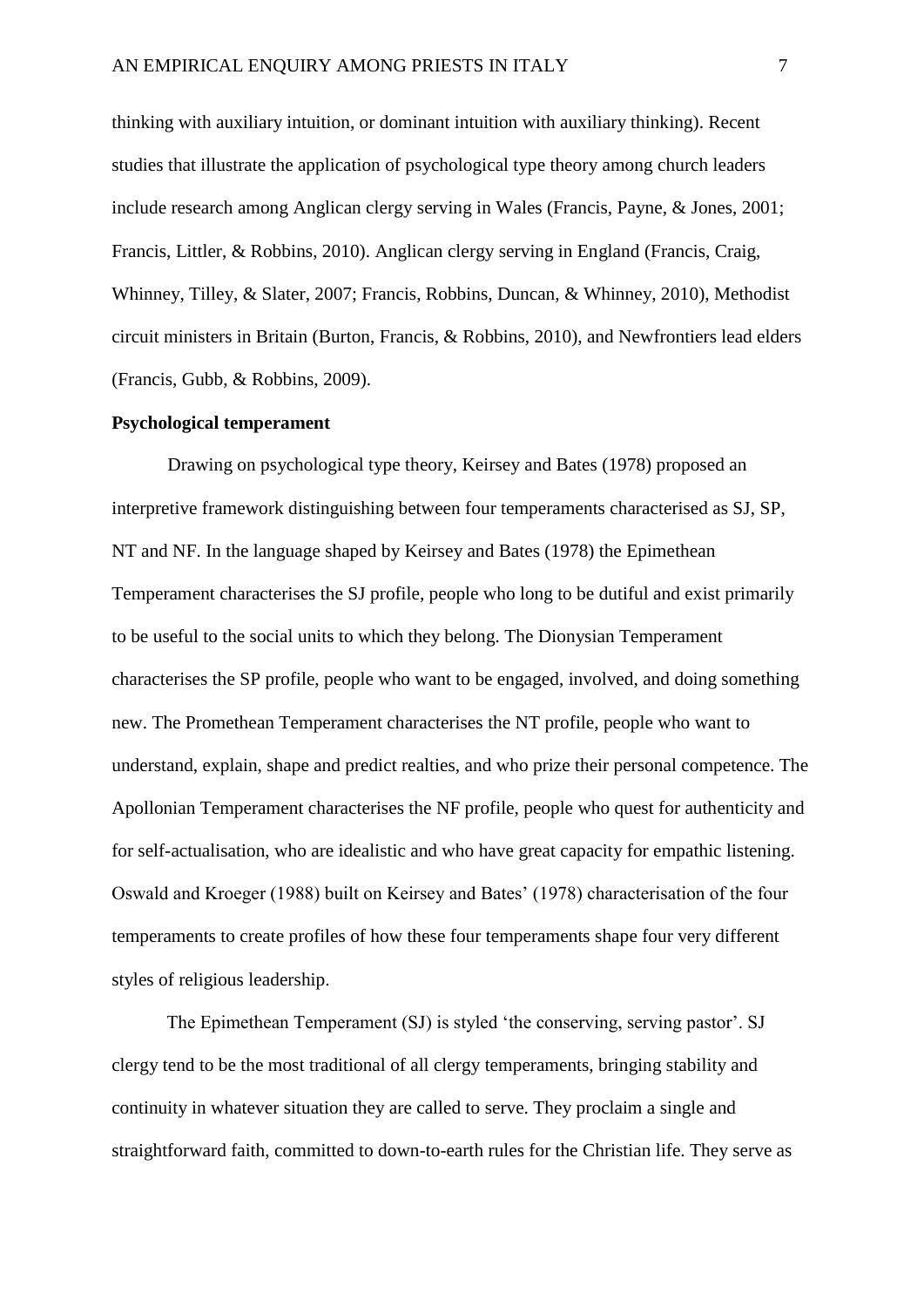protectors and conservers of the traditions inherited from the past. If change is to take place, it emerges by evolution, not revolution. They excel at building community, fostering a sense of loyalty and belonging. They bring order and stability to their congregations, creating plans, developing procedures and formulating policies; and they are keen that these procedures should be followed. They can be trusted for their reliability, punctuality and efficiency. They are effective pastors, showing particular concern for the young, the elderly, and the weak. They are realists who offer practical and down-to-earth solutions to pastoral problems.

The Dionysian Temperament (SP) is styled 'the action-oriented pastor'. SP clergy tend to be the most fun loving of all clergy temperaments, possessing a compulsive need to be engaged in activity. They have little need for or interest in the abstract, the theoretical, and the non-practical aspects of theology and church life. They are flexible and spontaneous people who welcome the unplanned and unpredictable aspects of church life. They can bring the church to life with activities for everyone from cradle to grave. They have a flare for grasping the moment. They are entertainers and performers at heart. They are at their best in a crisis and are good at handling conflict resolution. They are fun loving and enjoy working with children and young people. They are better at starting new initiatives than at seeing things through. SP clergy may be particularly attracted to charismatic worship, responding to the leading of the Holy Spirit, welcoming a free-flowing form that allows for impromptu testimonials, speaking in tongues, and spontaneous singing.

The Promethean Temperament (NT) is styled 'the intellectual, competence-seeking pastor'. NT clergy are the most academically and intellectually grounded of all clergy temperaments, motivated by the search for meaning for truth and for possibilities. They are visionaries who need to excel in all they do, and they tend to push their congregations to excel as well. They enjoy the academic study and analysis of the faith, and may try to run their church as an extension of the seminary. They make great teachers, preachers, and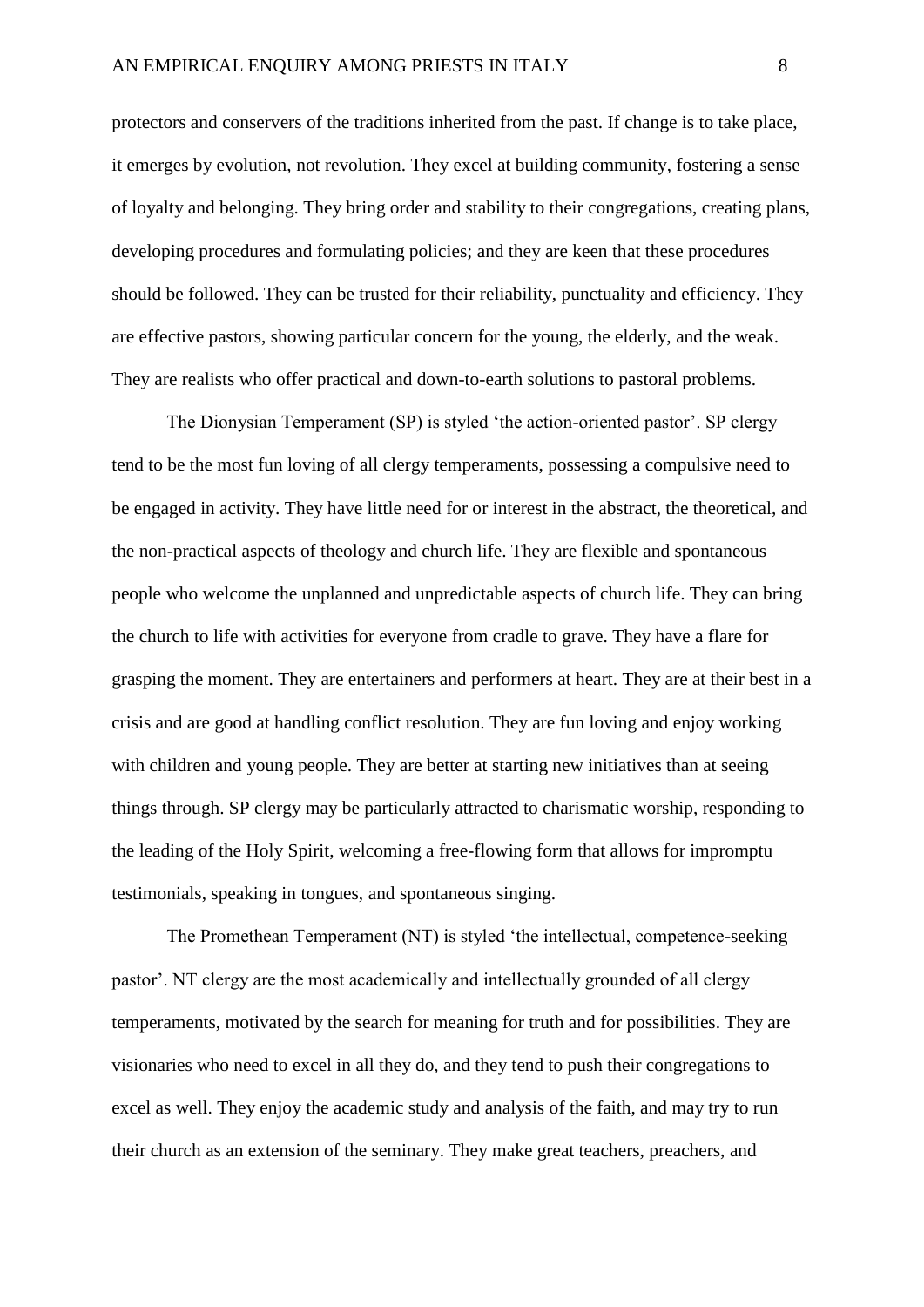advocates for social justice. They look for underlying principles rather than basic applications from their study of scripture. They see the value of opposing views and strive to allow alternative visions to be heard. They are more concerned with finding truth than with engineering harmony and compromise. NT clergy need to be challenged in their ministry and to be able to move from one challenge to the next.

The Apollonian Temperament (NF) is styled 'the authenticity-seeking, relationshiporiented pastor'. NF clergy tend to be the most idealistic and romantic of all clergy temperaments, attracted to helping roles that deal with human suffering. They want to meet the needs of others and to find personal affirmation in so doing. They can be articulate and inspiring communicators, committed to influencing others by touching their hearts. They have good empathic capacity, interpersonal skills, and pastoral counselling techniques. They find themselves listening to other people's problems in the most unlikely contexts, and really caring about them. NF clergy tend to be high on inspiration, but lower on the practical downto-earth aspects of ministry. They are able to draw the best out of people and work well as the catalyst or facilitator in the congregation as long as others are on hand to work with and to implement their vision. They are at their best when leading in people-related projects, such as starting a project for the elderly or for youth. They are most comfortable in unstructured meetings where they are good at facilitating group decision-making processes.

Recent studies that illustrate the application of temperament theory among church leaders include research among Ordained Local Ministers in the Church of England reported by Francis and Holmes (2011), Francis and Village (2012), and Francis, Robbins, and Jones (2012). These three studies all agree in reporting much higher levels of the Epimethean Temperament (SJ) among Ordained Local Ministers than among professional mobile clergy. **Psychological type profile of Catholic priests**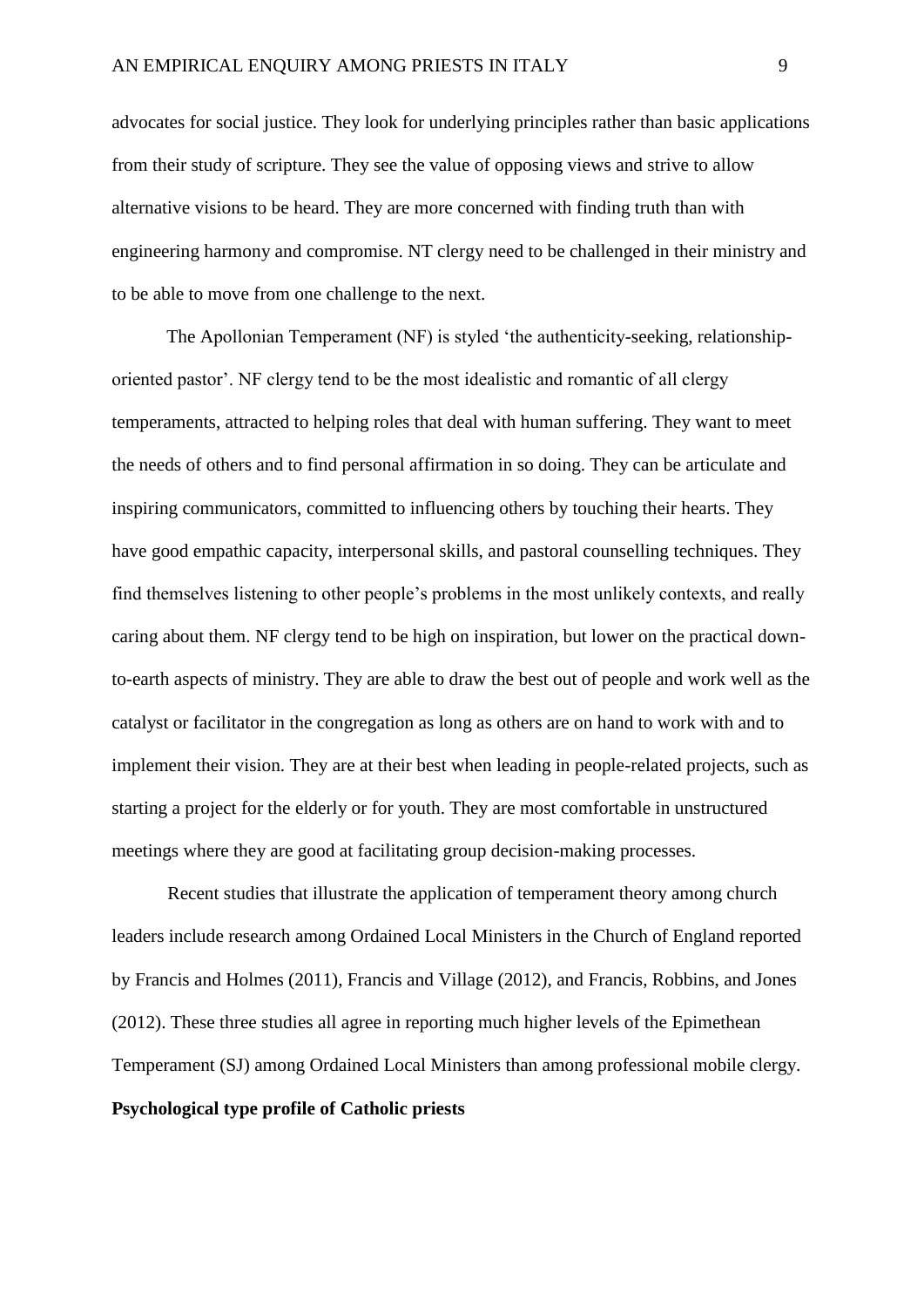Internationally, published data on the psychological type profile of Catholic priests, and Catholic seminarians is quite scarce. In an early study among 146 Catholic seminarians in the USA, Holsworth (1984) found that his sample preferred extraversion (57%) over introversion (43%), sensing (51%) over intuition (49%), feeling (79%) over thinking (21%) and judging (60%) over perceiving (40%).The most frequent types were reported as ISFJ (16%) and ENFP (16%). In their *Atlas of Type Tables*, Macdaid, McCaulley, and Kainz (1986) assembled data on 1,298 Catholic priests. This sample preferred introversion (52%) over extraversion (48%), sensing (46%) over intuition (54%), feeling (80%) over thinking (20%), and judging (71%) over perceiving (29%). The most frequent types were reported as ISFJ (18%) and ESJF (14%).

Four observations emerge from the consistencies between these two studies. First, in both studies there are close balances in the orientations between introversion and extraversion: Catholic priesthood had not been characterised either by the inward facing spirituality of the introvert or by the outward facing spirituality of the extravert. Second, in both studies there are close balances in the perceiving process between sensing and intuition: Catholic priesthood had not been characterised either by the conserving attitude of the sensing type or by the innovative attitude of the intuitive type. Third, in both studies there are strong preferences in the judging process for feeling over thinking. This strong preference for feeling is very unusual among a group of men and is much more characteristic of women; for example in the UK population norms as reported by Kendall (1998) 70% of women report a preference for feeling compared with 35% of men. Fourth, in both studies there is a preference in the attitudes for judging over perceiving, and the preference is stronger among serving priests than among seminarians. It may be the case that the structured life of priesthood and the structured work of ministry holds the vocation of judging types more securely than the vocation of perceiving types.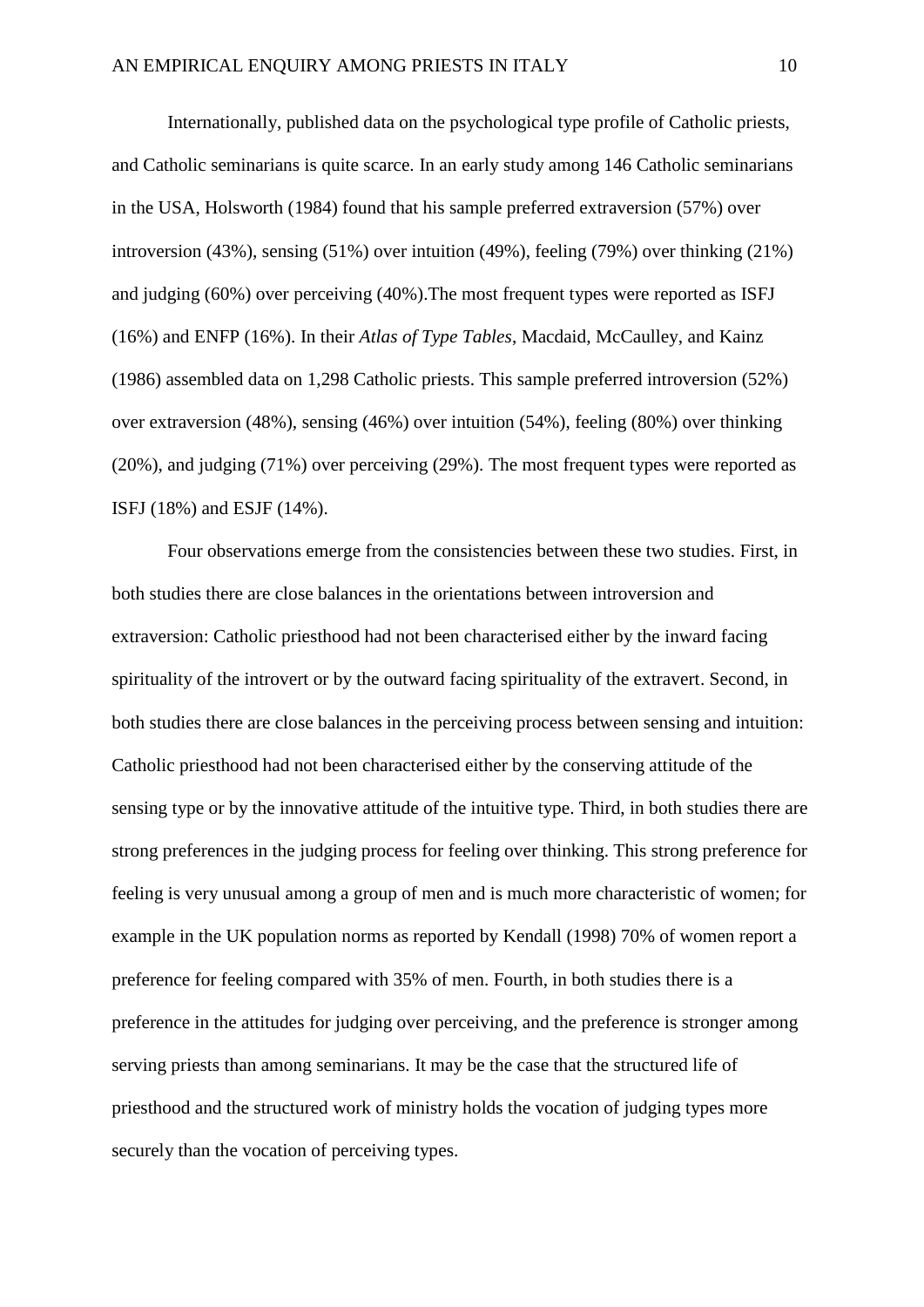Three more recent studies of Catholic priests, in the United Kingdom, the United States of America and Australia have produced a rather different picture. In the first of these studies, Craig, Duncan, and Francis (2006) reported on 79 Catholic priests in the UK. This sample preferred introversion (62%) over extraversion (38%), sensing (51%) over intuition (49%), feeling (79%) over thinking (22%), and judging (66%) over perceiving (34%). The most frequent types were reported as ISFJ (14%) and ESJF (13%). While the differences here are not great, they do at least suggest a movement away from extraversion to introversion with a consequent shift away from outward facing spirituality of social engagement toward an inward facing spirituality of personal life.

In the second of these studies, Burns, Francis, Village, and Robbins (2013) reported on 55 Catholic priests in the USA. This sample preferred introversion (67%) over extraversion (33%), sensing (64%) over intuition (36%), feeling (51%) over thinking (49%), and judging (91%) over perceiving (9%). The most frequent types were reported as ISTJ (27%) and ISFJ (18%). This study not only confirms the movement towards introversion, but also suggests a movement toward both sensing and judging. When these movements are translated into temperament theory, the strength of the Epimethean Temperament (SJ) becomes very clear at 62% dwarfing other three temperaments, with the Apollonian Temperament (NF) at 24%, the Promethean Temperament (NT) at 13% and the Dionysian (SP) at 2%.

In the third of these studies, Francis, Powell, and Robbins (2012) reported on 306 Catholic priests in Australia. This sample preferred introversion (58%) over extraversion (42%), sensing (77%) over intuition (23%), feeling (67%) over thinking (33%), and judging (84%) over perceiving (16%). The most frequent types were reported as ISFJ (25%), ISTJ (18%) and ESFJ (17%). This study also confirms the movement toward introversion, toward sensing, and toward judging. In terms of temperament theory, the Epimethean Temperament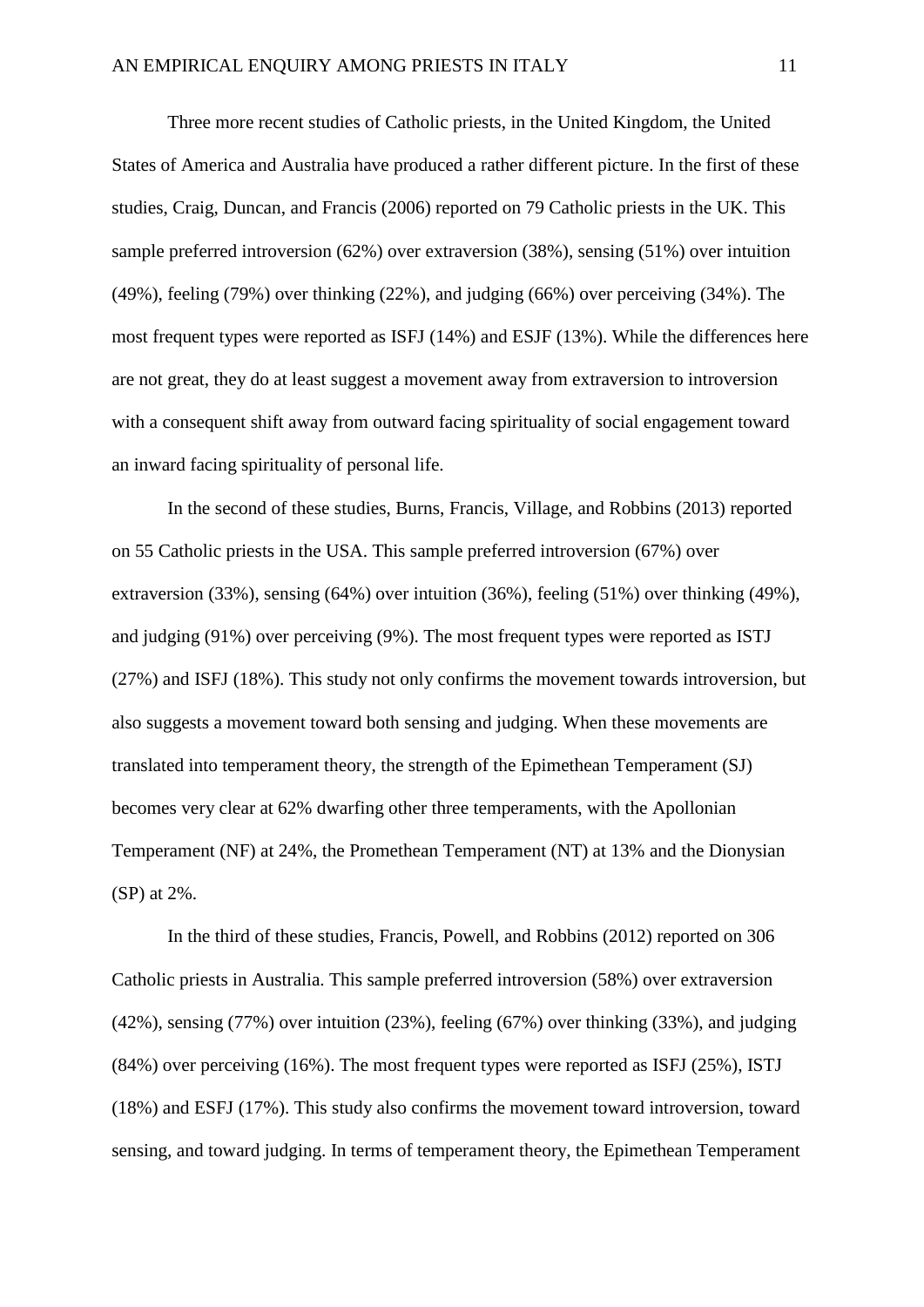(SJ) stands at 68%, dwarfing the other three temperaments, with the Apollonian Temperament (NF) at 18%, the Dionysian Temperament (SP) at 9% and the Promethan Temperament (NT) at 6%.

# **Research agenda**

Against this background the aim of the present study is to explore the psychological type and psychological temperament profile of Catholic priests serving in Italy.

## **Method**

## **Procedure**

In the context of programmes operated in Rome for Catholic priests on the topic of personality and spirituality, participants were invited to complete a questionnaire covering issues relevant to the programme. Participation in the programme was voluntary and responses to the questionnaire were confidential and anonymous. Full data were provided by 155 priests.

## **Instrument**

*Psychological type* was assessed by the Francis Psychological Type Scales (FPTS: Francis, 2005). This is a 40-item instrument comprising four sets of 10 forced-choice items related to each of the four components of psychological type: orientation (extraversion or introversion), perceiving process (sensing or intuition), judging process (thinking or feeling), and attitude toward the outer world (judging or perceiving). Recent studies have demonstrated that this instrument functions well in church-related contexts. For example, Francis, Craig, and Hall (2008) reported alpha coefficients of .83 for the EI scale, .76 for the SN scale, .73 for the TF scale, and .79 for the JP scale. Participants were asked for each pair of characteristics to check the 'box next to that characteristic which is closer to the real you, even if you feel both characteristics apply to you. Tick the characteristics that reflect the real you, even if other people see you differently'.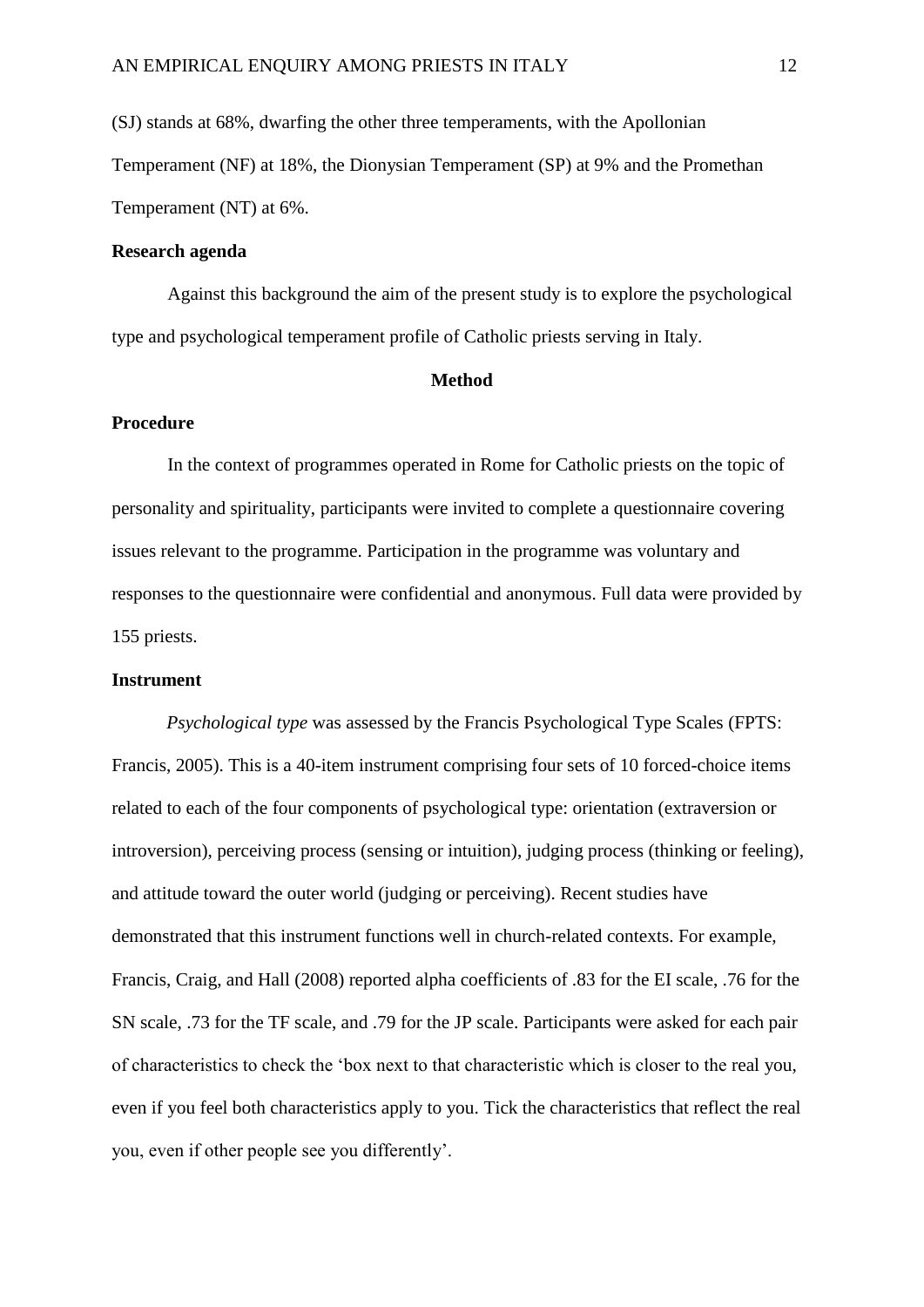## **Participants**

Participants' age ranged from 24 to 76 with an average age of 46 years  $(SD = 12.16)$ ; 8% of the participants were in their twenties, 29% in their thirties, 30% in their forties, 21% in their fifties, 6% in their sixties, and 7% in their seventies. Three fifths of the participants were Italians (63%) and the remaining 37% were from a number of other countries; 56% were diocesan priests, and 44% religious priests.

## **Analysis**

The research literature concerning the empirical investigation of psychological type has developed a highly distinctive method for analyzing, handling, and displaying statistical data in the form of 'type tables'. This convention has been adopted in the following presentation in order to integrate these new data within the established literature and to provide all the detail necessary for secondary analysis and further interpretation within the rich theoretical framework afforded by psychological type. Type tables have been designed to provide information about the sixteen discrete psychological types, about the four dichotomous preferences, about the six sets of pairs and temperaments, about the dominant types, and about the introverted and extraverted Jungian types. Commentary on this table will, however, be restricted to those aspects of the data strictly relevant to the research question.

## **Results**

Table 1 presents the type distribution for the 155 Catholic priests serving in Italy. These data demonstrate preferences for introversion (59%) over extraversion (41%), for sensing (81%) over intuition (19%), for feeling (60%) over thinking (40%), and for judging (92%) over perceiving (8%). In terms of dominant type preferences, the data display the following hierarchy: dominant sensing (46%), dominant feeling (25%), dominant thinking (15%) and dominant intuition (14%). In terms of the sixteen complete types, the most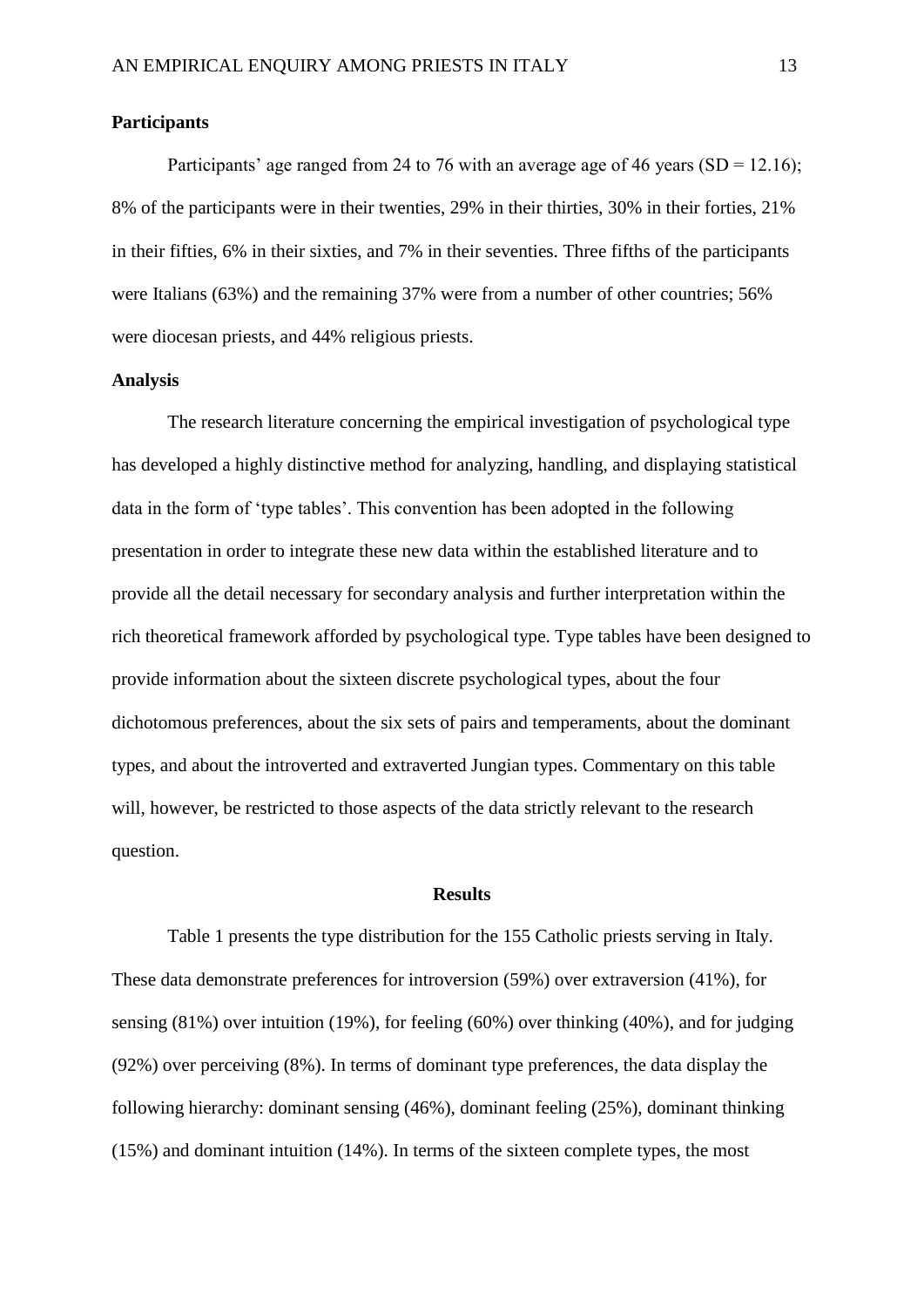frequently reported types are ISFJ (27%), ESFJ (19%), ISTJ (17%), and ESTJ (13%). In terms of psychological temperament preferences, the most frequently occurring temperament is SJ (76%), followed by NF (12%), NT (8%), and SP (5%).

# **Discussion and conclusion**

Employing psychological type theory and psychological temperament theory, this study of 155 Catholic priests in Italy was designed to build on two earlier studies among 55 Catholic priests in the USA reported by Burns, Francis, Village, and Robbins (2013), and 306 Catholic priests in Australia reported by Francis, Powell, and Robbins (2012). Temperament theory as developed by Keirsey and Bates (1978) and applied to religious leadership by Oswald and Kroeger (1988) proposes four temperaments, each of which defines a distinct ministry style.

All three recent studies among Catholic priests in the USA, Australia and Italy agree in locating the majority of Catholic priests within the Epimethean Temperament (SJ): 62% in the USA, 68% in Australia, and 76% in Italy. Oswald and Kroeger's (1988) characterisation of the Epimethean Temperament as producing 'the conserving, serving pastor' provides helpful insight into how such clergy may be shaping the Catholic parishes. Churches managed by SJ priests will not go through unnecessary change, and when changes are initiated they will be implemented by evolution rather than by revolution. Priests shaped by this temperament are unlikely to want to leave the church much different from the way in which they inherited it. SJ clergy will work hard to foster a sense of loyalty and belonging to the Church as they see it. They may have less patience with parishioners who want to see development and innovation. SJ priests may prioritise a sense of social, moral and spiritual obligation throughout their parishes. They may propose sound plans, clear procedures, and precise policies, and expect others to adhere to them. SJ priests may bring good administrative skills to ministry, but find dealing with people more problematic. SJ priests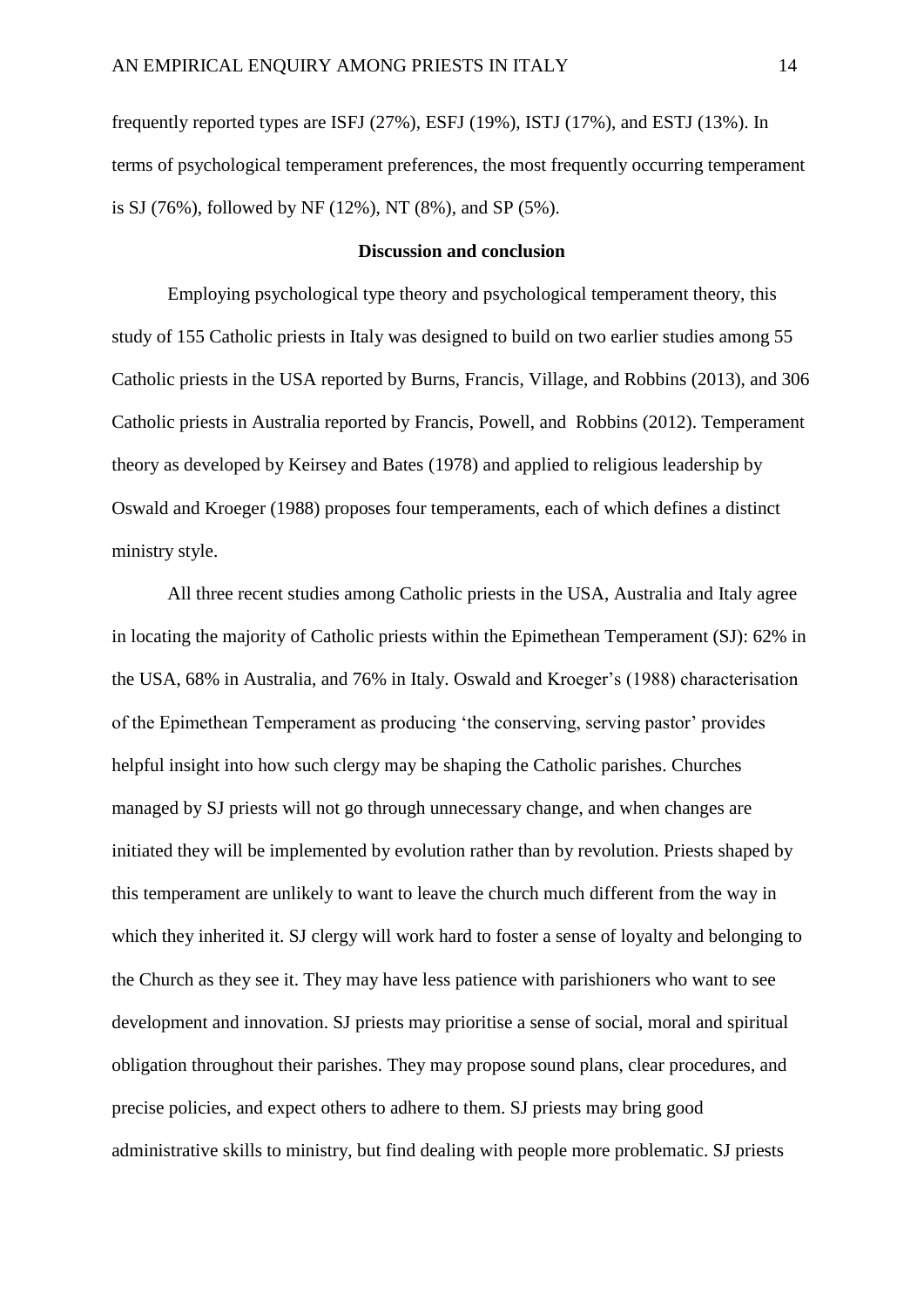may take pastoral ministry very seriously and want to approach pastoral ministry in a highly organised and practical way. They tend to be realists who like a common-sense approach to pastoral counselling and to problem solving. For SJ priests worship tends to be formal and predictable.

In light of this predominance of the Epimethean Temperament all the other three temperaments are relatively scarce among Catholic priests. In all three cultural contexts, it is the Apollonian Temperament (NF) that is in second place, but this temperament accounts for no more than 24% in the USA, 18% in Australia, and 12% in Italy. Oswald and Kroeger's (1988) characterisation of the Apollonian Temperament as providing 'the authenticityseeking, relationship-orientated pastor' provides helpful insight into how such priests may offer a very different vision for ministry from that offered by the SJ priest. NF priests are more likely to be inspired by their vision for the future and by their plans and hopes for change and development. They are less likely to be constrained by (or indeed aware of) practical considerations. NF priests may be high on inspiration, but lower on the practical down-to-earth aspects of ministry.

In third and fourth place come the Promethean Temperament (NT) and the Dionysian Temperament (SP). The Promethean Temperament accounts for 13% of the priests in the USA, 8% in Italy and 6% in Australia. Oswald and Kroeger's (1988) characterisation of the Promethean Temperament as producing 'the intellectual, competence-seeking pastor' identifies one approach to ministry that may be in quite short supply within the Catholic Church. The Dionysian Temperament accounts for 9% of the priests in Australia, 5% in Italy, and 2% in the USA. Oswald and Kroeger's (1988) characterisation of the Dionysian Temperament as providing 'the action-oriented pastor' identifies a second approach to ministry that may be in quite short supply within the Catholic Church.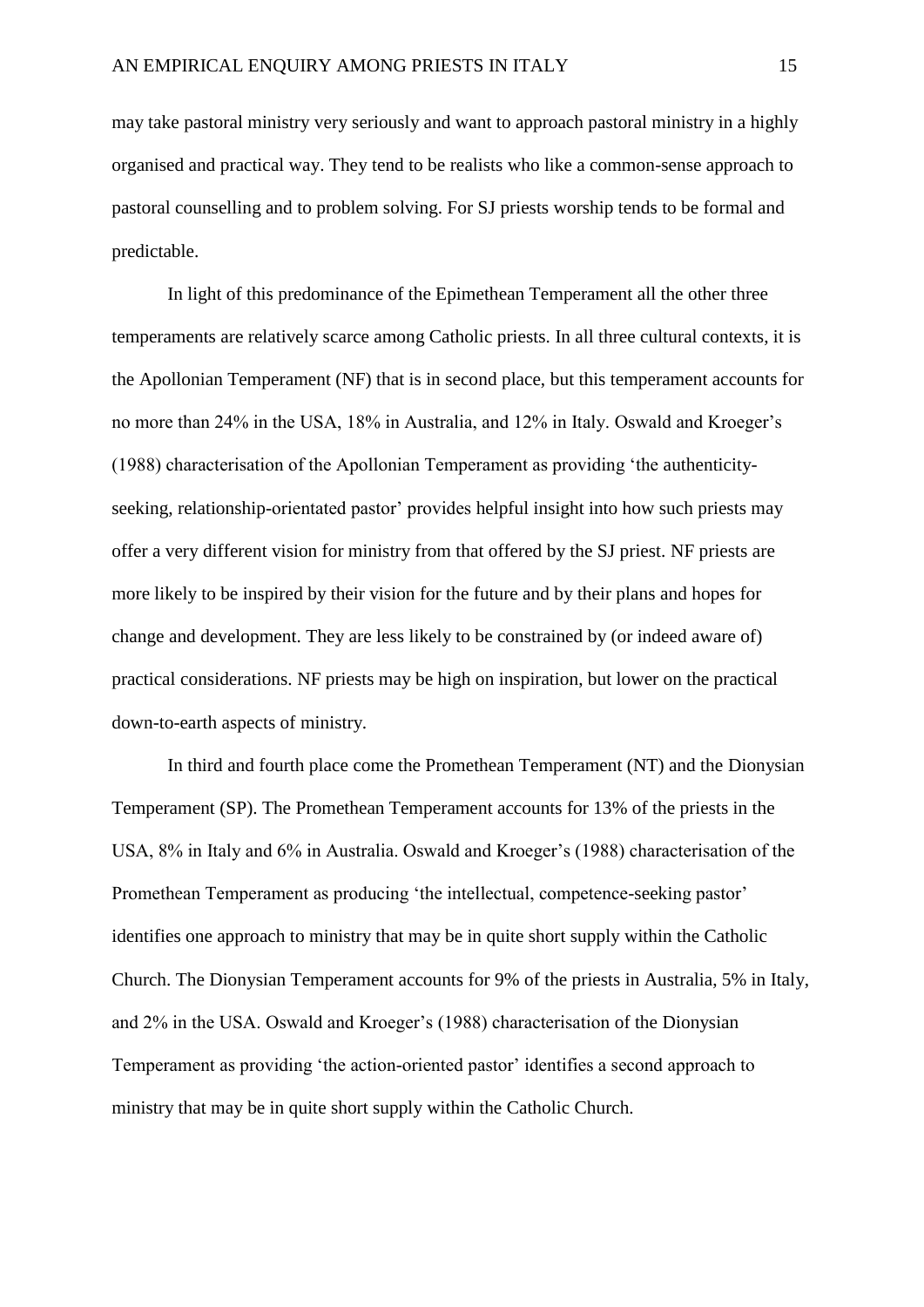While temperament theory makes good use of a number of the building blocks of psychological type theory, it does overlook the part played by the two orientations (introversion and extraversion). While the two studies reported in the 1980s by Holsworth (1984) and Macdaid, McCaulley,and Kainz (1986), found respectively that 57% and 48% of their samples preferred extraversion, the three more recent studies all found lower proportions of extraverts among Catholic priests: 33% in the USA, 42% in Australia, and 41% in Italy. This current stronger preference for introversion may characterise a priesthood that is less concerned about and less comfortable in public and social life and more focused on a ministry shaped by a church-based introverted spirituality.

Taken together, the findings from these three studies conducted in the USA, Australia, and Italy, may begin to provide a fairly robust profile of the current generation of Catholic priests and generate insight into the kind of Church that they are disposed to form and equipped to lead. Here is a more monochrome priesthood, and consequently a more monochrome Church than that profiled by studies reported in the 1980s by Holsworth (1984) and Macdaid, McCaulley, and Kainz (1986). Such findings raise two interesting questions for the Catholic Church: Is this the kind of leadership that the Church has consciously planned for the twenty-first century? How has this concentration of the Epimethean Temperament among the priesthood come about? Further research among Bishops and among the faculty of Seminaries may be able to throw some light on these two questions.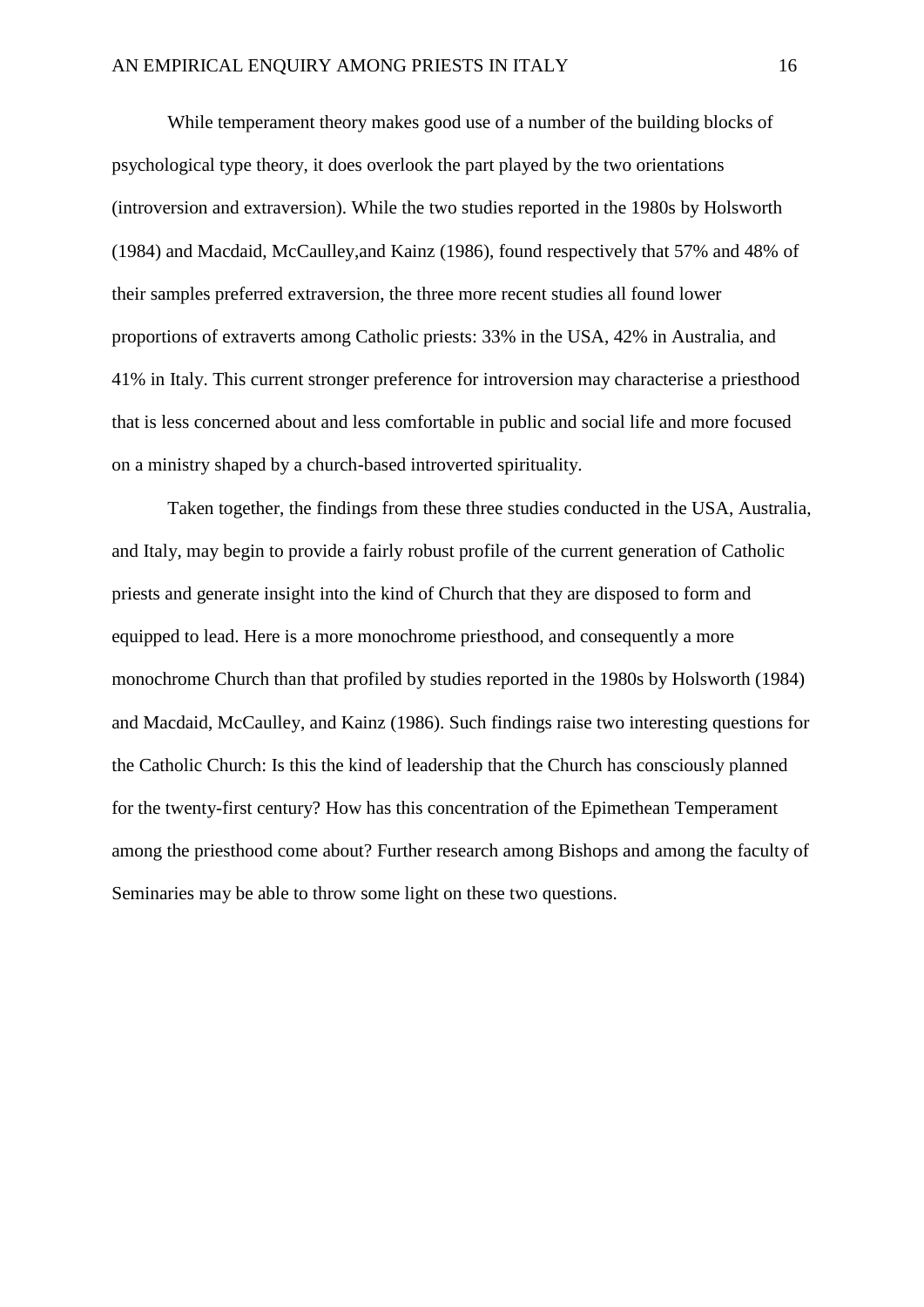### **References**

- Burns, J., Francis, L. J., Village, A., & Robbins, M. (2013). Psychological type profile of Roman Catholic priests: An empirical enquiry in the USA. *Pastoral Psychology, 62*, 239-246*.*
- Burton, L., Francis, L. J., & Robbins, M. (2010). Psychological type profile of Methodist circuit minister in Britain: Similarities with and differences from Anglican clergy. *Journal of Empirical Theology, 23*, 64-81.
- Cabral, G. (1984). Psychological types in a Catholic convent: applications to community living and congregational data. *Journal of Psychological Type, 8*, 16-22.
- Cardwell, S. W. (1967). The MMPI as a predictor of success among seminary students. *Ministry Studies*, *1*, 3-20.
- Cattell, R. B., Eber, H. W., & Tatsuoka, M. M. (1970). *Handbook for the sixteen personality factor questionnaire (16PF)*. Champaign, IL: Institute for Personality and Ability Testing.
- Costa, P. T., & McCrae, R. R. (1985). *The NEO Personality Inventory*. Odessa, FL: Psychological Assessment Resources.
- Craig, C. L., Duncan, B., & Francis, L. J. (2006). Psychological type preferences of Roman Catholic priests in the United Kingdom. *Journal of Beliefs and Values, 27*, 157-164.
- Dittes, J. E. (1971). Psychological characteristics of religious professionals. In M. Strommen (Ed.), *Research on religious development: A comprehensive handbook* (pp. 422-460). New York: Hawthorn Books Inc.
- Eysenck, H. J., & Eysenck, S. B. G. (1975). *Manual of the Eysenck Personality Questionnaire (adult and junior)*. London: Hodder and Stoughton.
- Francis, L. J. (1991). The personality characteristics of Anglican ordinands: Feminine men and masculine women? *Personality and Individual Differences*, *12,* 1133-1140.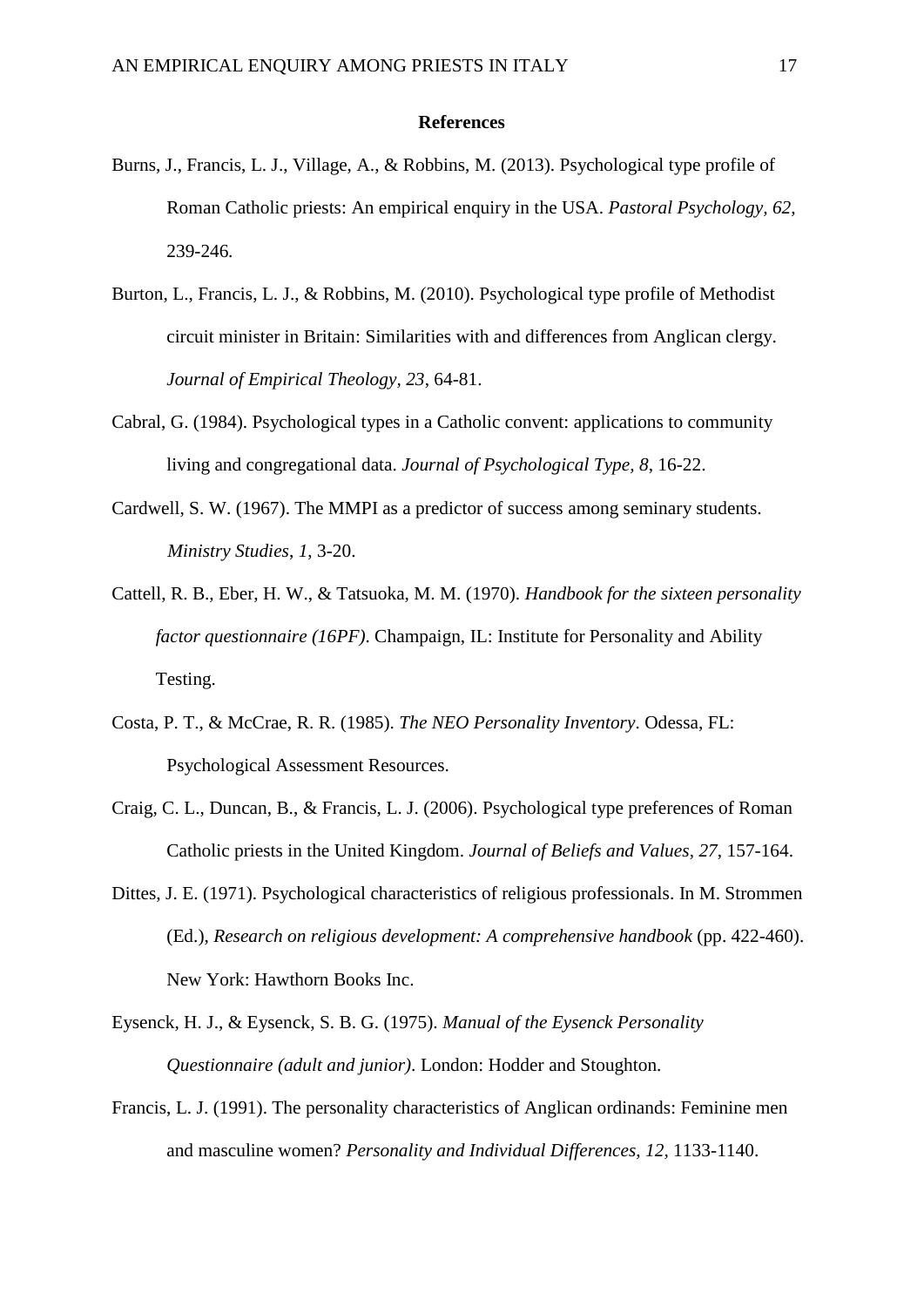- Francis, L. J. (2005). *Faith and psychology: Personality, religion and the individual*. London: Darton, Longman and Todd.
- Francis, L. J., Craig, C. L., & Hall, G. (2008). Psychological type and attitude toward Celtic Christianity among committed churchgoers in the United Kingdom: An empirical study. *Journal of Contemporary Religion*, *23*, 181-191.
- Francis, L. J., Craig, C. L., Whinney, M., Tilley, D., & Slater, P. (2007). Psychological profiling of Anglican clergy in England: Employing Jungian typology to interpret diversity, strengths, and potential weaknesses in ministry. *International Journal of Practical Theology, 11*, 266-284.
- Francis, L. J., Gubb, S., & Robbins, M. (2009). Psychological type profile of Lead Elders within the Newfrontiers network of churches in the United Kingdom. *Journal of Belief and Values, 30,* 61-69.
- Francis, L. J., & Holmes, P. (2011). Ordained Local Ministers: The same Anglican orders, but of different psychological temperaments? *Rural Theology*, *9*, 151-160.
- Francis, L. J., & Jones, S. H. (Eds.) (1996). *Psychological Perspectives on Christian Ministry: A reader*. Leominster: Gracewing.
- Francis, L. J., Littler, K., & Robbins, M. (2010). Psychological type and Offa's Dyke: Exploring differences in the psychological type profile of Anglican clergy serving in England and Wales. *Contemporary Wales*, *23*, 240-251.
- Francis, L. J., & Musson, D. J. (1999). Male and female Anglican clergy in England: Gender reversal on the 16PF? *Journal of Empirical Theology, 12*, 5-16.
- Francis, L. J., Payne, V. J., & Jones, S. H. (2001). Psychological types of male Anglican clergy in Wales. *Journal of Psychological Type, 56*, 19-23.
- Francis, L. J., Powell, R., & Robbins, M. (2012). Profiling Catholic priests in Australia: An empirical study applying psychological type theory. In A. W. Ata (Ed.), *Catholics and*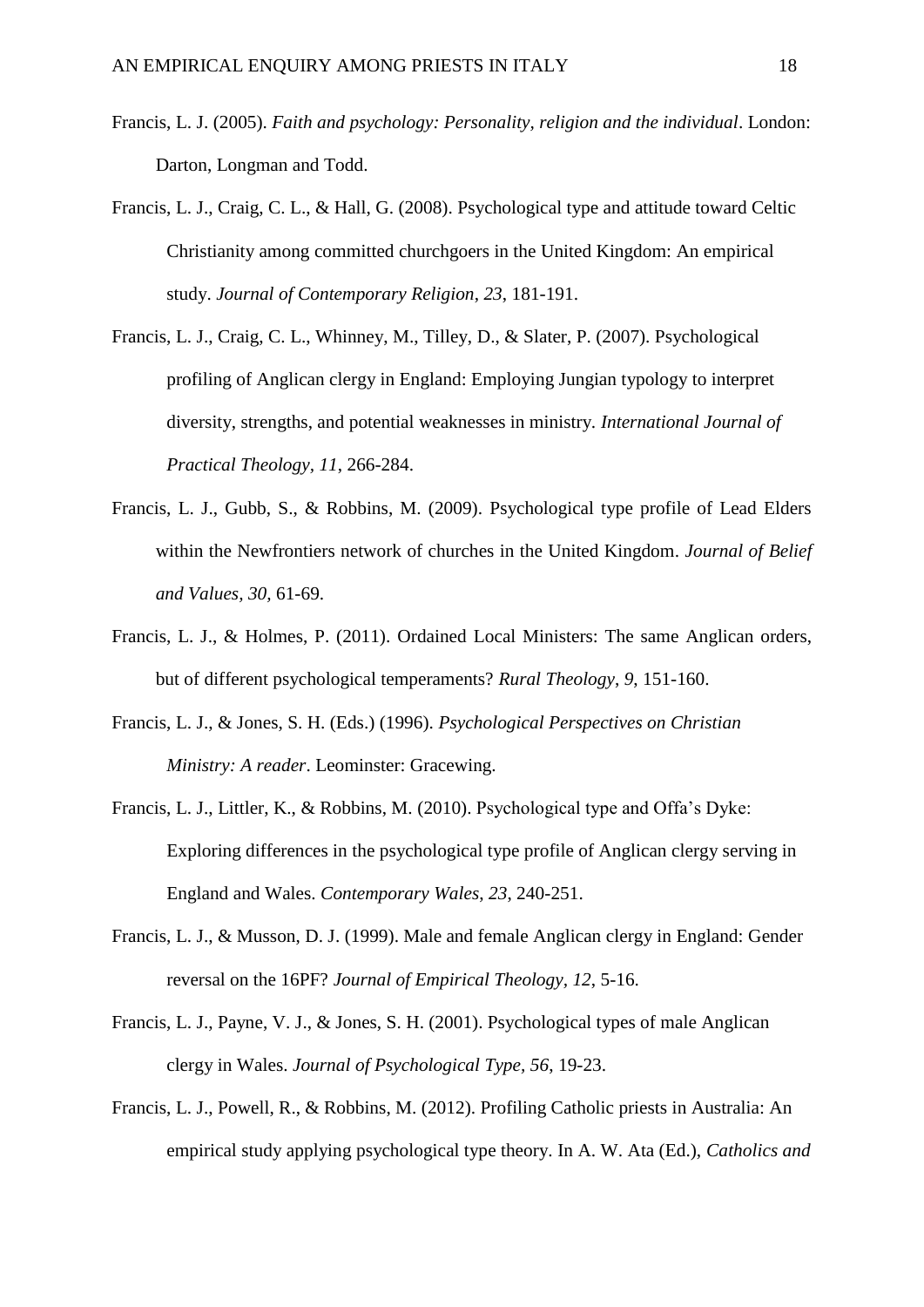*Catholicism in contemporary Australia: Challenges and achievements* (pp. 282-298). Melbourne, Victoria: David Lovell Publishing.

- Francis, L. J. Robbins, M., Duncan, B., & Whinney, M. (2011). Confirming the psychological type profile of Anglican clergymen in England: A ministry for intuitives. In B. Ruelas and V. Briseno (Eds.), *Psychology of intuition* (pp. 211-219). New York: Nova Science Publishers.
- Francis, L. J., Robbins, M., & Jones, S. H. (2012). The psychological type profile of clergywomen in ordained local ministry in the Church of England: Pioneers or custodians? *Mental Health, Religion and Culture, 15*, 945-953.
- Francis, L. J., & Village, A. (2012). The psychological temperament of Anglican clergy in ordained local ministry (OLM): The conserving, serving pastor? *Journal of Empirical Theology, 25,* 57-76.
- Galea, P. (2010). Identifying personality features related to religious vocation: A comparison between seminarians and their peers using the NEO Personality Inventory (Revised). *Archive for the Psychology of Religion*, *32*, 169-177.
- Harbaugh, G. L. (1984). The person in ministry: Psychological type and the seminary. *Journal of Psychological Type, 8*, 23-32.
- Hathaway, S. R., & McKinley, J. C. (1967). *The Minnesota Multiphasic Personality Inventory Manual*. New York: Psychological Corporation.
- Holsworth, T. E. (1984). Type preferences among Roman Catholic seminarians. *Journal of Psychological Type, 8*, 33-35.
- Jung, C. G. (1971). *Psychological types: The collected works*, (volume 6). London: Routledge and Kegan Paul.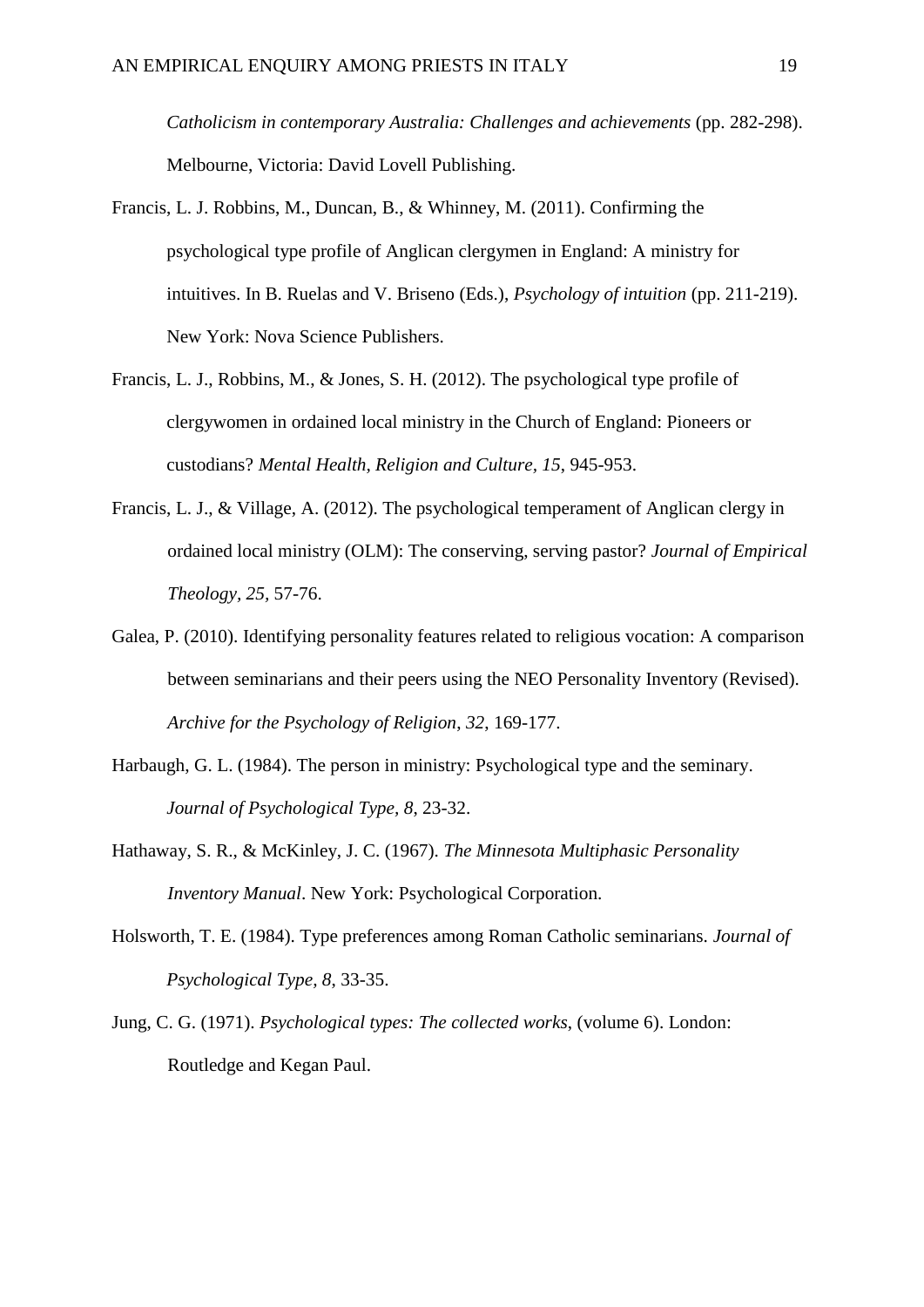- Joseph, N. J., Luyten, P., Corveleyn, J., & de Witte, H. (2011). The relationship between personality, burnout, and engagement among the Indian clergy. *International Journal for the Psychology of Religion*, *21,* 276-288.
- Keirsey, D., & Bates, M. (1978). *Please understand me*. Del Mar, CA: Prometheus Nemesis.
- Kendall, E. (1998). *Myers-Briggs type indicator: Step 1 manual supplement*. Palo Alto, California: Consulting Psychologists Press.
- Louden, S. H., & Francis, L. J. (1999). The personality profile of Roman Catholic parochial secular priests in England and Wales. *Review of Religious Research*, *41*, 65-79.
- Macdaid, G. P., McCaulley, M. H., & Kainz, R.I. (1986). *Myers-Briggs type indicator: Atlas of type tables*. Gainesville, Florida: Centre for Application of Psychological Type Inc.
- Malony, N. H., & Majovski, L. J. (1986). The role of psychological assessment in predicting ministerial effectiveness. *Review of Religious Research*, *28*, 29-39.
- Musson, D. J. (1998). The personality profile of male Anglican clergy in England: The 16PF. *Personality and Individual Differences, 25*, 689-698.
- Musson, D. J. (2001). Male and female Anglican clergy: Gender reversal on the 16PF5? *Review of Religious Research, 43*, 175-183.
- Myers, I. B., & McCaulley, M. H. (1985). *Manual: A guide to the development and use of the Myers-Briggs Type Indicator*. Palo Alto, CA: Consulting Psychologists Press.
- Oswald, R.M., & Kroeger, O. (1988). *Personality Type and Religious Leadership*. Washington, DC: The Alban Institute.
- Rodgerson, T. E., & Piedmont, R. L. (1998). Assessing the incremental validity of the Religious Problem-Solving Scale in the prediction of clergy burnout. *Journal for the Scientific Study of Religion*, *37*, 517-527.
- Stone, H. W. (1989). A 25-year study of changes in those who enter ministry. *Journal of Pastoral Psychotherapy*, *2*, 13-26.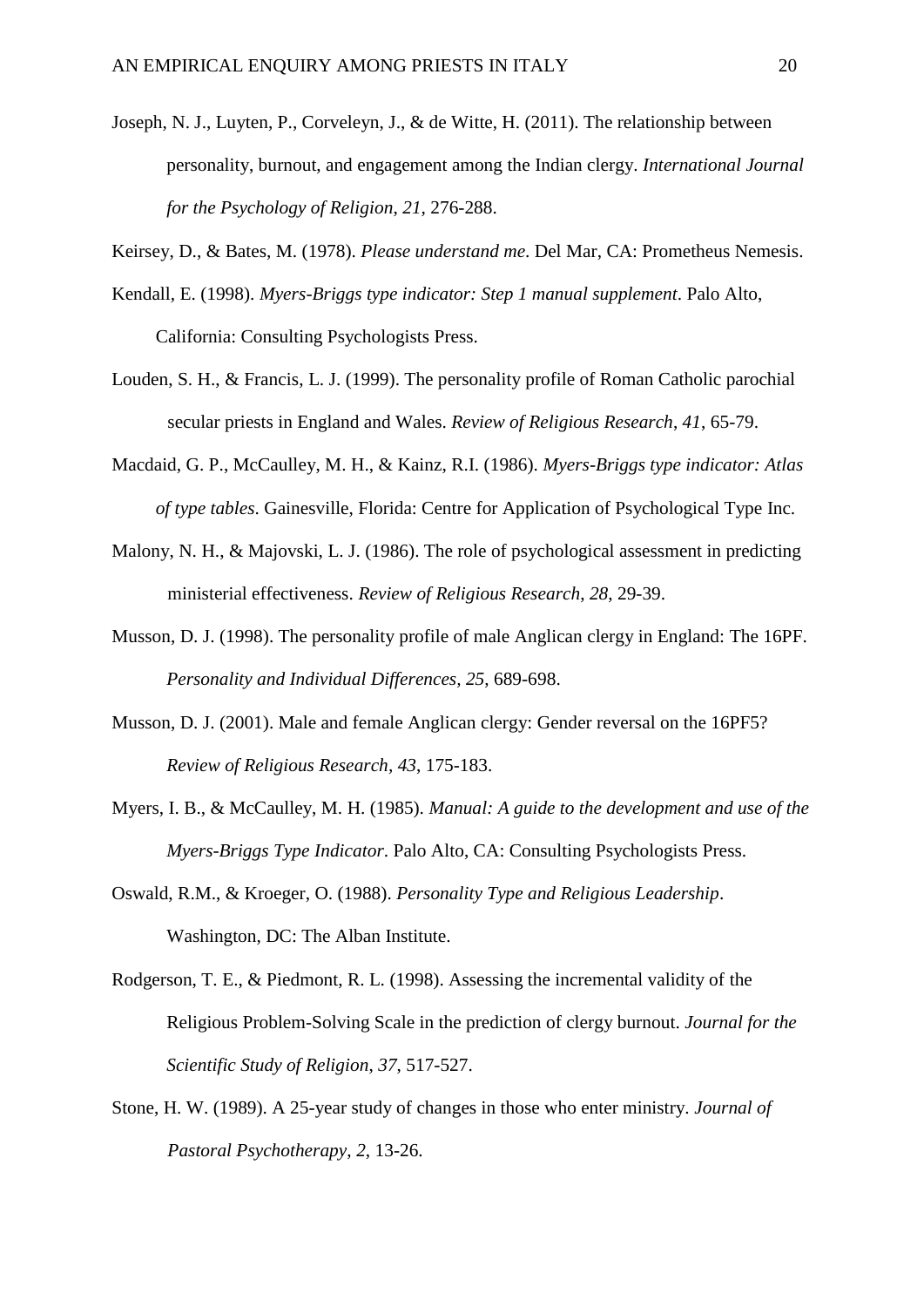Towler, R., & Coxon, A. P. M. (1979). *The fate of the Anglican clergy*. London: Macmillan.